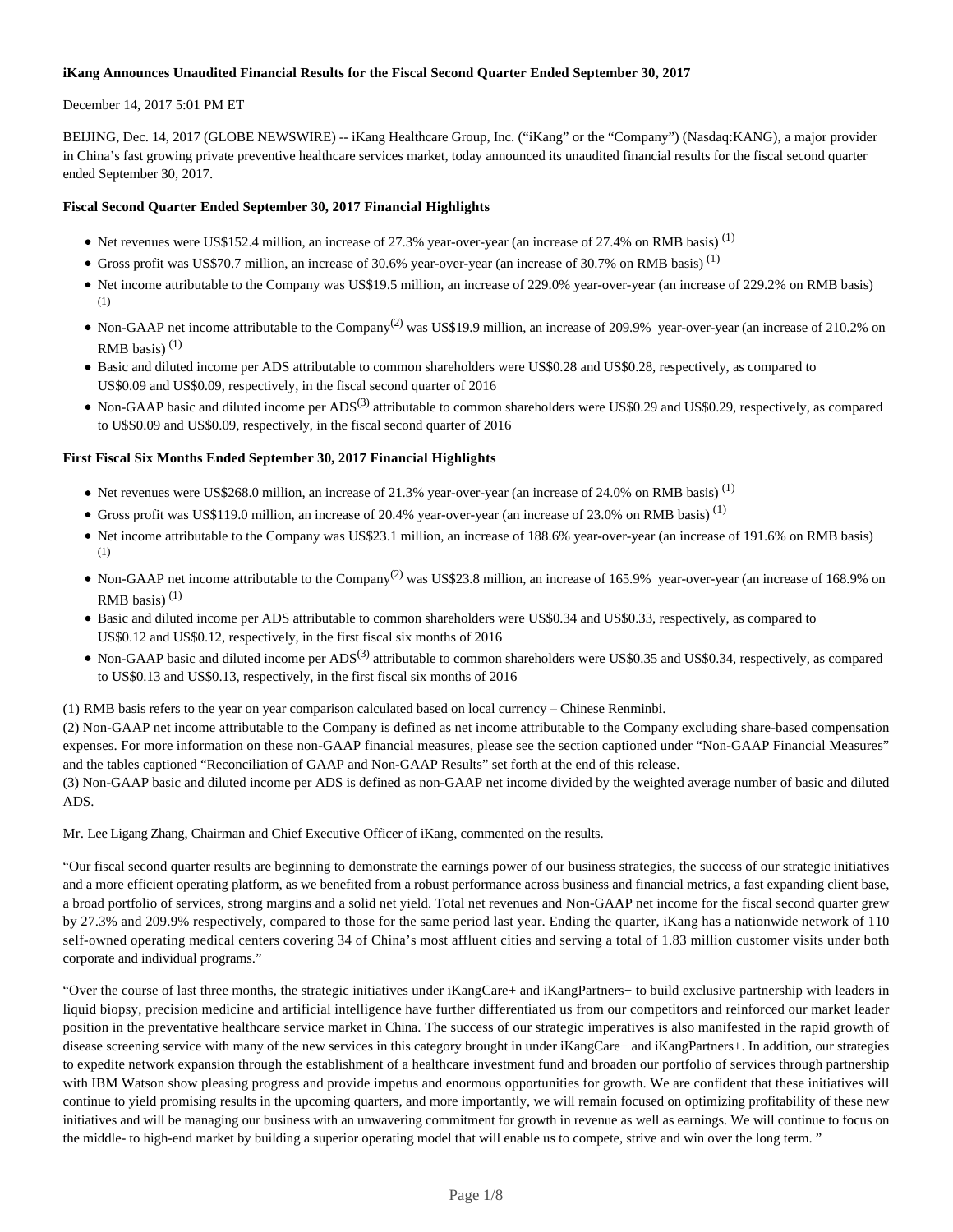### **Fiscal Second Quarter ended September 30, 2017 UNAUDITED FINANCIAL RESULTS**

#### **Net Revenues**

Net revenues for the fiscal second quarter were US\$152.4 million, representing a 27.3% increase from US\$119.7 million in the same period of the last fiscal year*.* On RMB basis, the revenue growth was 27.4%. As of September 30, 2017, the number of self-owned operating medical centers totaled 110 compared to 95 as of September 30, 2016. During the quarter, the Company served approximately a total of 1.83 million customer visits under both corporate and individual programs, representing an increase of 14.9% over the fiscal second quarter of 2016.

The table below sets forth a breakdown of net revenues:

|                             | <b>Fiscal Second</b> | <b>Fiscal Second</b>      |              |      |
|-----------------------------|----------------------|---------------------------|--------------|------|
| $(US\$ s million            | <b>Ouarter Ended</b> | <b>Ouarter Ended</b>      | YoY % Change |      |
|                             | September 30, 2017   | <b>September 30, 2016</b> |              |      |
| <b>Medical Examinations</b> | 122.0                | 100.1                     | 21.9         | $\%$ |
| <b>Disease Screening</b>    | 14.8                 | 9.1                       | 63.3         | $\%$ |
| <b>Dental Services</b>      | 4.6                  | 2.4                       | 89.2         | $\%$ |
| <b>Other Services</b>       | 11.0                 | 8.1                       | 35.4         | %    |
| <b>Total</b>                | 152.4                | 119.7                     | 27.3         | $\%$ |

*Medical Examinations*: Net revenues for the quarter were US\$122.0 million, representing a 21.9% increase from US\$100.1 million in the same period of the last fiscal year.

*Disease Screening*: Net revenues for the quarter were US\$14.8 million, representing a 63.3% increase from US\$9.1 million in the same period of the last fiscal year. Disease screening services refer to the additional services requested by individuals under the basic corporate medical examination programs as a result of individual needs.

*Dental Services*: Net revenues for the quarter were US\$4.6 million, representing an 89.2% increase from US\$2.4 million in the same period of the last fiscal year.

*Other Services*: Net revenues for the quarter were US\$11.0 million, representing a 35.4% increase from US\$8.1 million in the same period of the last fiscal year.

# **Cost of Revenues**

Cost of revenues for the quarter was US\$81.7 million, representing a 24.6% increase from US\$65.6 million in the same period of the last fiscal year.

#### **Gross Profit and Gross Margin**

Gross profit for the quarter was US\$70.7 million, representing a 30.6% increase from US\$54.1 million in the same period of the last fiscal year. Gross margin for the quarter was 46.4%, as compared to 45.2% in the second quarter of fiscal 2016. The gross margin has been improved as a result of strong revenue growth and improved utilization of our newly built medical centers.

#### **Operating Expenses**

Total operating expenses for the quarter were US\$38.2 million, representing a 4.0% decrease from US\$39.8 million in the same period of the last fiscal year.

# Selling and marketing expenses

Selling and marketing expenses for the quarter were US\$19.7 million, accounting for 12.9% of total net revenues as compared to 13.9% in the same period of the last fiscal year.

#### General and administrative expenses

General and administrative expenses for the quarter were US\$17.8 million, accounting for 11.7% of total net revenues as compared to 18.7% in the same period of the last fiscal year. General and administrative expenses for the quarter, as percentage of total net revenues, returned to normal as compared to the same quarter last year as, in the fiscal second quarter of 2016, we recorded one-time cost associated with the privatization and the higher rental expenses relating to the newly built medical centers before they commenced operation.

#### Research and development expenses

Research and development expenses for the quarter were US\$0.8 million, accounting for 0.5% of total net revenues as compared to 0.6% in the same period of the last fiscal year.

#### **Income from Operations**

Income from operations for the quarter was US\$32.4 million, representing a 126.8% increase from US\$14.3 million in the same period of the last fiscal year. Excluding share-based compensation expenses of US\$389,000 for this quarter and US\$489,000 for the same quarter last year, non-GAAP income from operations for the quarter was US\$32.8 million as compared to US\$14.8 million, which reflected a rise of 121.9%.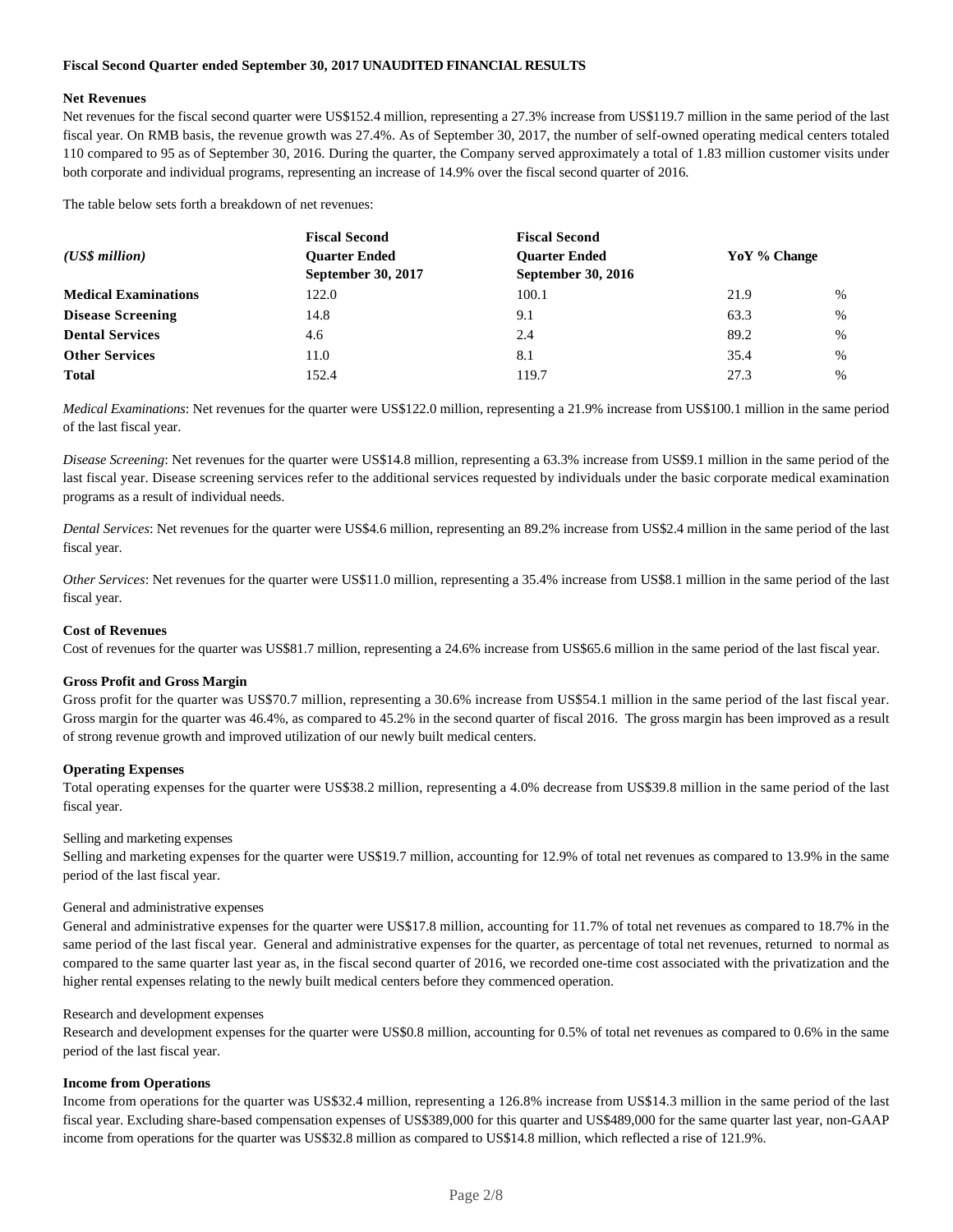### **Non-GAAP EBITDA**

Non-GAAP EBITDA for the quarter was US\$43.2 million, representing a 78.6% increase from US\$24.2 million in the same period of the last fiscal year. Non-GAAP EBITDA margin for the quarter was 28.3% as compared to 20.2% for the same quarter last year.

#### **Net Income**

Net income attributable to the Company for the quarter was US\$19.5 million, representing a 229.0% increase from US\$5.9 million in the same period of the last fiscal year.

Non-GAAP net income for the quarter was US\$19.9 million, representing a 209.9% increase from US\$6.4 million in the same period of fiscal 2016. Non-GAAP net income margin for the quarter was 13% as compared to 5.4% for the same quarter last year.

#### **Basic and Diluted Income per ADS**

Basic and diluted income per ADS attributable to common shareholders were US\$0.28 and US\$0.28, respectively, compared to basic and diluted income per ADS attributable to common shareholders of US\$0.09 and US\$0.09, respectively, in the same quarter of fiscal 2016.

Non-GAAP basic and diluted income per ADS attributable to common shareholders were US\$0.29 and US\$0.29, respectively, compared to basic and diluted income per ADS attributable to common shareholders of US\$0.09 and US\$0.09, respectively, in the same quarter of fiscal 2016.

#### **FIRST FISCAL SIX MONTHS ENDED SEPTEMBER 30, 2017 UNAUDITED FINANCIAL RESULTS**

#### **Net Revenues**

Net revenues for the first fiscal six months were US\$268.0 million, representing a 21.3% increase from US\$221.0 million in the same period of the last fiscal year. On a RMB basis, the revenue growth was 24.0%. From the beginning of the year, we have added seven new medical centers. During the period, the Company served approximately a total of 3.24 million customer visits under both corporate and individual programs, representing an increase of 13.6% over the first fiscal six months of 2016.

The table below sets forth a breakdown of net revenues:

|                             | <b>Fiscal Six Months</b>           | <b>Fiscal Six Months</b>           |              |      |
|-----------------------------|------------------------------------|------------------------------------|--------------|------|
| $(US\$ s million            | <b>Ended September</b><br>30, 2017 | <b>Ended September</b><br>30, 2016 | YoY % Change |      |
| <b>Medical Examinations</b> | 217.0                              | 185.1                              | 17.2         | $\%$ |
| <b>Disease Screening</b>    | 24.4                               | 16.3                               | 49.8         | %    |
| <b>Dental Services</b>      | 7.5                                | 3.7                                | 102.3        | %    |
| <b>Other Services</b>       | 19.1                               | 15.9                               | 20.5         | %    |
| <b>Total</b>                | 268.0                              | 221.0                              | 21.3         | %    |

*Medical Examinations*: Net revenues for the period were US\$217.0 million, representing a 17.2% increase from US\$185.1 million in the same period of the last fiscal year.

*Disease Screening*: Net revenues for the period were US\$24.4 million, representing a 49.8% increase from US\$16.3 million in the same period of the last fiscal year. Disease screening services refer to the additional services requested by individuals under the basic corporate medical examination programs as a result of individual needs.

*Dental Services*: Net revenues for the period were US\$7.5 million, representing a 102.3% increase from US\$3.7 million in the same period of the last fiscal year.

*Other Services*: Net revenues for the period were US\$19.1 million, representing a 20.5% increase from US\$15.9 million in the same period of the last fiscal year.

#### **Cost of Revenues**

Cost of revenues for the period was US\$149.0 million, representing a 22.0% increase from US\$122.1 million in the same period of the last fiscal year.

#### **Gross Profit and Gross Margin**

Gross profit for the period was US\$119.0 million, representing a 20.4% increase from US\$98.9 million in the same period of the last fiscal year. Gross margin for the period was 44.4%, as compared to 44.7% for the same period last fiscal year.

#### **Operating Expenses**

Total operating expenses for the period were US\$77.7 million, same as US\$77.7 million for the same period of the last fiscal year.

#### Selling and marketing expenses

Selling and marketing expenses for the quarter were US\$38.9 million, accounting for 14.5% of total net revenues, further improved from 15.8% for the same period of the last fiscal year.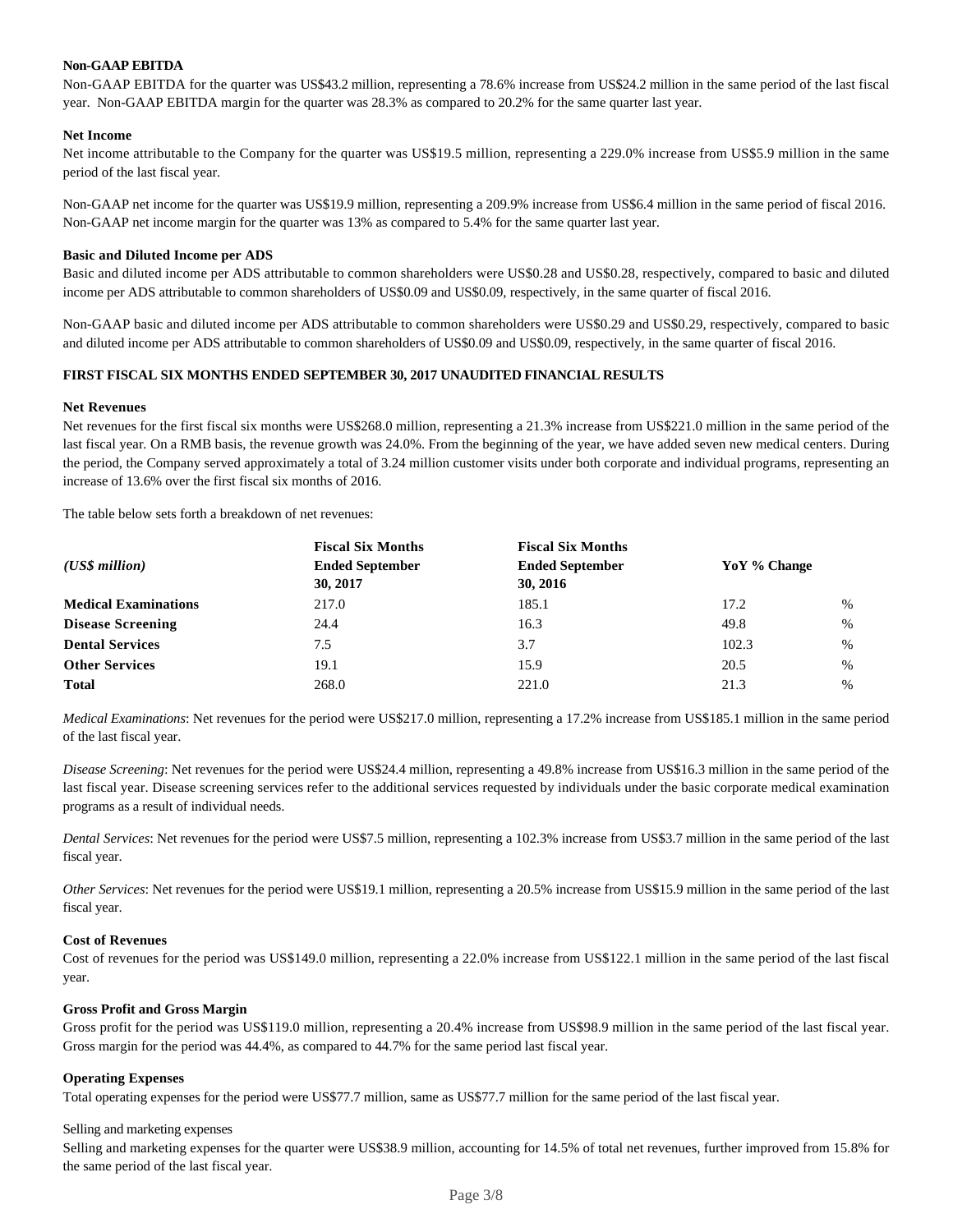#### General and administrative expenses

General and administrative expenses for the period were US\$37.3 million, accounting for 13.9% of total net revenues, further improved from 18.6% for the same period of the last fiscal year. General and administrative expenses for the period, as percentage of total net revenues, returned to normal as compared to the same period last year as, in the fiscal second quarter of 2016, we recorded one-time cost associated with privatization and the higher rental expenses relating to the newly built medical centers before they commenced operation.

#### Research and development expenses

Research and development expenses for the period were US\$1.5 million, accounting for 0.5% of total net revenues as compared to 0.7% for the same period of the last fiscal year.

### **Income from Operations**

Income from operations for the period was US\$41.3 million, representing a 95.5% increase from US\$21.2 million for the same period of the last fiscal year. Excluding share-based compensation expenses of US\$773,000 for this period and US\$973,000 for the same period last year, non-GAAP income from operations for the period was US\$42.1 million as compared to US\$22.1 million, which reflected a rise of 90.4%.

#### **Non-GAAP EBITDA**

Non-GAAP EBITDA for the period was US\$62.7 million, representing a 56.1% increase from US\$40.2 million for the same period of the last fiscal year. Non-GAAP EBITDA margin for the period was 23.4% as compared to 18.2% for the same period last year.

#### **Net Income**

Net income attributable to the Company for the period was US\$23.1 million, representing a 188.6% increase from US\$8.0 million for the same period of the last fiscal year.

Non-GAAP net income for the period was US\$23.8 million, representing a 165.9% increase from US\$9.0 million for the same period of fiscal 2016. Non-GAAP net income margin for the period was 8.9% as compared to 4.1% for the same period last year.

#### **Basic and Diluted Income per ADS**

Basic and diluted income per ADS attributable to common shareholders were US\$0.34 and US\$0.33, respectively, compared to basic and diluted income per ADS attributable to common shareholders of US\$0.12 and US\$0.12, respectively, in the first fiscal six months 2016.

Non-GAAP basic and diluted income per ADS attributable to common shareholders were US\$0.35 and US\$0.34, respectively, compared to basic and diluted income per ADS attributable to common shareholders of US\$0.13 and US\$0.13, respectively, in the first fiscal six months 2016.

## **Cash and Cash Equivalents**

As of September 30, 2017, the Company's cash and cash equivalents and restricted cash totaled US\$45.5 million, as compared to US\$44.1 million as of June 30, 2017.

## **GUIDANCE FOR FISCAL YEAR 2017 ENDING MARCH 31, 2018**

For the fiscal year 2017 ending March 31, 2018, the Company reaffirms its guidance of net revenue to be between RMB3.57 billion and RMB3.72 billion, representing a year-on-year increase between 22% and 27%. The Company also expects that 12-15 new medical centers will start commercial operation in fiscal year 2017.

This guidance is based on the current market conditions and reflects the Company's current and preliminary estimates of market and operating conditions and customer demand, which are all subject to change.

## **Conference Call**

iKang's management will host a conference call **at 8:00 am US Eastern Time (9:00 pm Beijing/Hong Kong Time)** on December 15, 2017, to discuss its quarterly results and recent business activities.

To participate in the conference call, please dial the following number five to ten minutes prior to the scheduled conference call time:

| China:         | 4006-200-533   |
|----------------|----------------|
| Hong Kong:     | 800-906-611    |
| United States: | 186-6590-5622  |
| International: | $+656713-5091$ |
| Passcode:      | 5187729        |

The Company will also broadcast a live audio webcast of the conference call. The webcast will be available at http://ir.ikang.com.

Following the earnings conference call, an archive of the call will be available by dialing:

| China:     | 4006-322-162 |
|------------|--------------|
| Hong Kong: | 800-963-117  |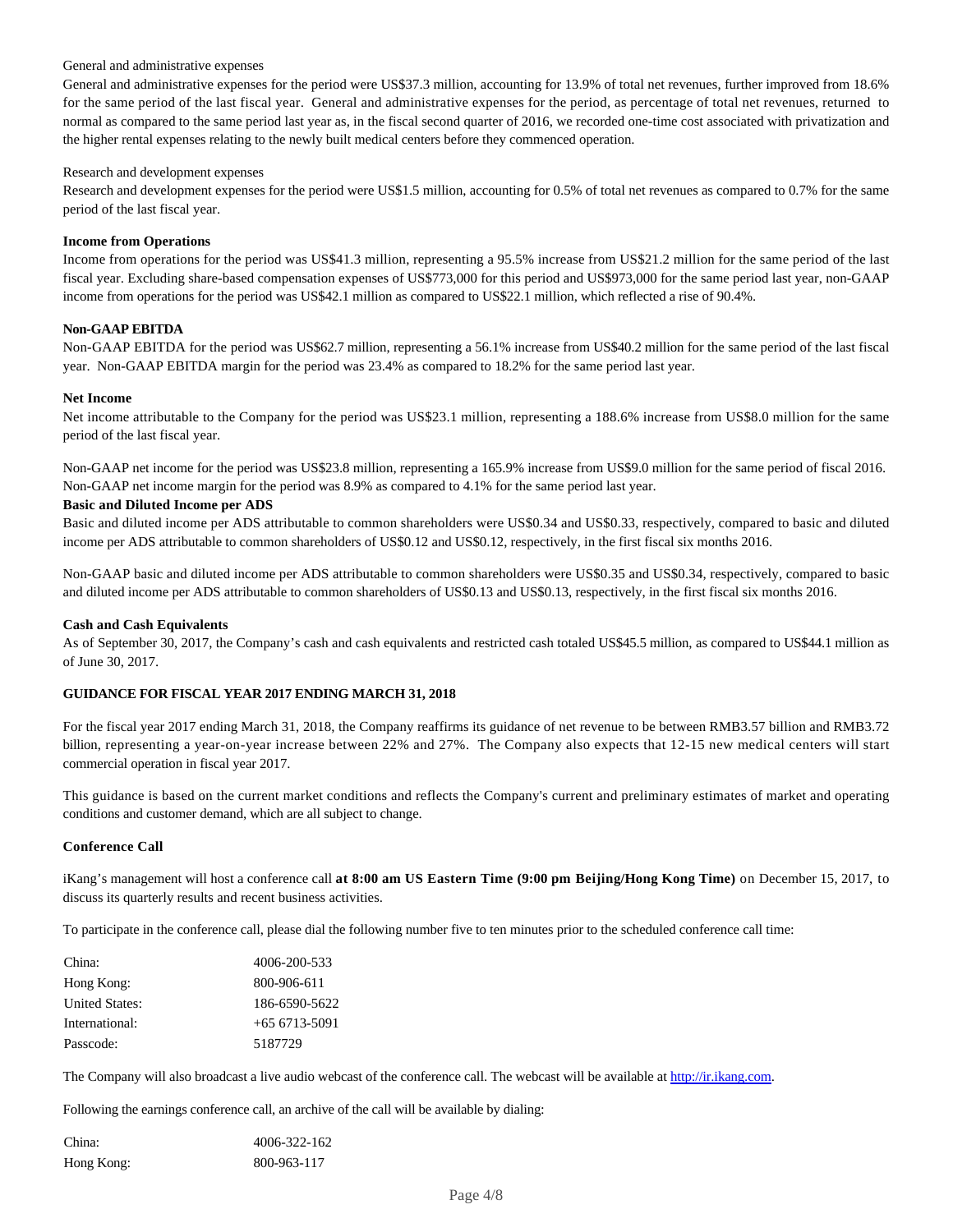| United States:   | 185-5452-5696                                             |
|------------------|-----------------------------------------------------------|
| International:   | $+6128199-0299$                                           |
| Replay Passcode: | 5187729                                                   |
| Replay End Date: | 11:00 ET December 15, $2017 - 07:59$ ET December 30, 2017 |

#### **STATEMENT REGARDING UNAUDITED FINANCIAL INFORMATION**

The unaudited financial information set forth above is subject to adjustments that may be identified when audit work is performed on the Company's year-end financial statements, which could result in significant differences from this unaudited financial information.

#### **NON-GAAP FINANCIAL MEASURES**

To supplement our consolidated financial statements which are presented in accordance with U.S. GAAP, we also use non-GAAP operating income, non-GAAP net income and non-GAAP EBITDA as additional non-GAAP financial measures. We present these non-GAAP financial measures because they are used by our management to evaluate our operating performance. We also believe that these non-GAAP financial measures provide useful information to investors and others in understanding and evaluating our consolidated results of operations in the same manner as our management and in comparing financial results across accounting periods and to those of our peer companies.

Reconciliation of non-GAAP operating income, non-GAAP net income and non-GAAP EBITDA to the most directly comparable financial measures calculated and presented in accordance with U.S. GAAP is set forth at the end of this release.

#### **About iKang Healthcare Group, Inc.**

iKang Healthcare Group, Inc. is one of the largest providers in China's fast-growing private preventive healthcare space through its nationwide healthcare services network.

iKang's nationwide integrated network of multi-brand self-owned medical centers and third-party facilities, provides comprehensive and high-quality preventive healthcare solutions across China, including medical examination, disease screening, dental service and other value-added services. iKang's customer base primarily comprises corporate clients, who contract with iKang to deliver medical examination services to their employees and clients, and receive these services at pre-agreed rates. iKang also directly markets its services to individual customers. In the fiscal year ended March 31, 2017 and fiscal first half year ended September 30, 2017, iKang served a total of 5.58 million and 3.24 million customer visits, respectively.

As of December 14, 2017, iKang has a nationwide network of 111 self-owned operating medical centers, covering 34 of China's most affluent cities: Beijing, Shanghai, Guangzhou, Shenzhen, Chongqing, Tianjin, Nanjing, Suzhou, Hangzhou, Chengdu, Fuzhou, Changchun, Jiangyin, Changzhou, Wuhan, Changsha, Yantai, Yinchuan, Weihai, Weifang, Shenyang, Xi'an, Wuhu, Guiyang, Ningbo, Foshan, Jinan, Bijie, Qingdao, Wuxi, Kaili, Mianyang and Zhenjiang, as well as Hong Kong. iKang has also extended its coverage to over 200 cities by contracting with over 400 third-party facilities, which include selected independent medical examination centers and hospitals across all of China's provinces, creating a nationwide network that allows iKang to serve its customers in markets where it does not operate its own medical centers.

## **Forward-looking Statements**

This press release contains forward-looking statements. These statements, including management quotes and business outlook, are made under the "safe harbor" provisions of the U.S. Private Securities Litigation Reform Act of 1995. These forward-looking statements can be identified by terminology such as "will," "estimate," "project," "predict," "believe," "expect," "anticipate," "intend," "potential," "plan," "goal" and similar statements. iKang may also make written or oral forward-looking statements in its periodic reports to the U.S. Securities and Exchange Commission, in its annual report to shareholders, in press releases and other written materials and in oral statements made by its officers, directors or employees to third parties. Such statements involve certain risks and uncertainties that could cause actual results to differ materially from those expressed or implied in the forward-looking statements. These forward-looking statements include, but are not limited to, statements about: the Company's goals and strategies; its future business development, financial condition and results of operations; its ability to retain and grow its customer base and network of medical centers; the growth of, and trends in, the markets for its services in China; the demand for and market acceptance of its brand and services; competition in its industry in China; relevant government policies and regulations relating to the corporate structure, business and industry; fluctuations in general economic and business conditions in China. Further information regarding these and other risks is included in iKang's filing with the Securities and Exchange Commission. iKang undertakes no duty to update any forward-looking statement as a result of new information, future events or otherwise, except as required under applicable law.

## **IR Contact:**

iKang Healthcare Group, Inc. Christy Xie Director of Investor Relations Tel: +86 10 5320 8599 Email: ir@ikang.com Website: www.ikanggroup.com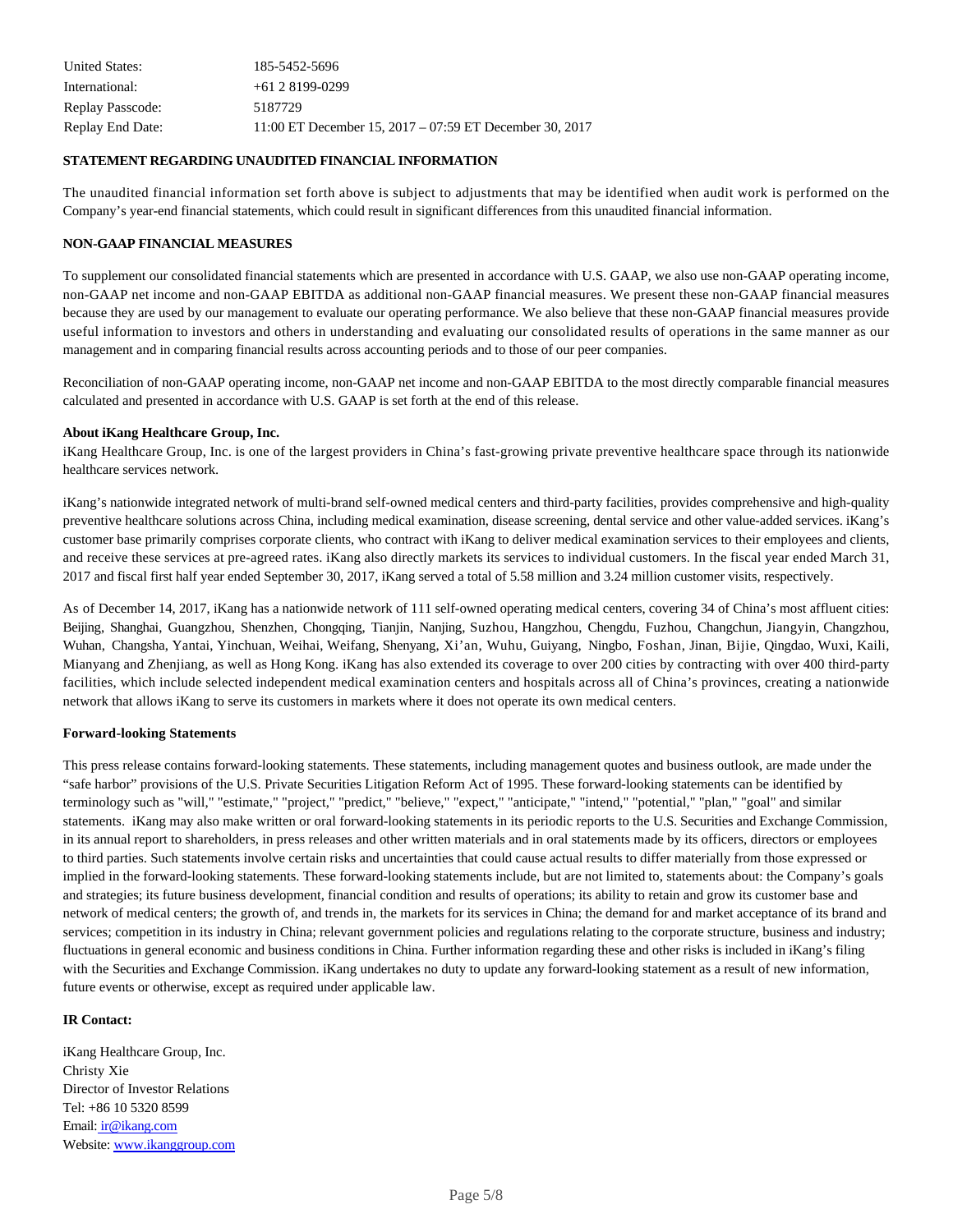# **IKANG HEALTHCARE GROUP, INC. CONDENSED CONSOLIDATED BALANCE SHEETS**

# **(In thousands of US dollars, except share data and per share data)**

**(Unaudited)**

| March 31,<br>September 30,<br>2017<br>2017<br><b>ASSETS</b><br>Current assets:<br>\$64,898<br>Cash and cash equivalents<br>\$44,352<br>Restricted cash<br>392<br>406<br>751<br>Term deposits<br>4,359<br>Accounts receivable, net of allowance for doubtful accounts of \$14,261<br>79,576<br>149,524<br>and \$19,097 as of March 31, 2017 and September 30, 2017, respectively<br>Inventories<br>6,781<br>6,563<br>Deferred tax assets-current<br>9,635<br>9,783<br>Amount due from related parties<br>4,538<br>4,594<br>Prepaid expenses and other current assets<br>49,736<br>59,772<br>Total current assets<br>\$219,915<br>\$275,745 |
|-------------------------------------------------------------------------------------------------------------------------------------------------------------------------------------------------------------------------------------------------------------------------------------------------------------------------------------------------------------------------------------------------------------------------------------------------------------------------------------------------------------------------------------------------------------------------------------------------------------------------------------------|
|                                                                                                                                                                                                                                                                                                                                                                                                                                                                                                                                                                                                                                           |
|                                                                                                                                                                                                                                                                                                                                                                                                                                                                                                                                                                                                                                           |
|                                                                                                                                                                                                                                                                                                                                                                                                                                                                                                                                                                                                                                           |
|                                                                                                                                                                                                                                                                                                                                                                                                                                                                                                                                                                                                                                           |
|                                                                                                                                                                                                                                                                                                                                                                                                                                                                                                                                                                                                                                           |
|                                                                                                                                                                                                                                                                                                                                                                                                                                                                                                                                                                                                                                           |
|                                                                                                                                                                                                                                                                                                                                                                                                                                                                                                                                                                                                                                           |
|                                                                                                                                                                                                                                                                                                                                                                                                                                                                                                                                                                                                                                           |
|                                                                                                                                                                                                                                                                                                                                                                                                                                                                                                                                                                                                                                           |
|                                                                                                                                                                                                                                                                                                                                                                                                                                                                                                                                                                                                                                           |
|                                                                                                                                                                                                                                                                                                                                                                                                                                                                                                                                                                                                                                           |
|                                                                                                                                                                                                                                                                                                                                                                                                                                                                                                                                                                                                                                           |
|                                                                                                                                                                                                                                                                                                                                                                                                                                                                                                                                                                                                                                           |
|                                                                                                                                                                                                                                                                                                                                                                                                                                                                                                                                                                                                                                           |
|                                                                                                                                                                                                                                                                                                                                                                                                                                                                                                                                                                                                                                           |
| Property and equipment, net<br>\$163,081<br>\$168,840                                                                                                                                                                                                                                                                                                                                                                                                                                                                                                                                                                                     |
| Acquired intangible assets, net<br>25,852<br>24,139                                                                                                                                                                                                                                                                                                                                                                                                                                                                                                                                                                                       |
| Goodwill<br>107,237<br>112,335                                                                                                                                                                                                                                                                                                                                                                                                                                                                                                                                                                                                            |
| Long-term investments<br>180,758<br>184,308                                                                                                                                                                                                                                                                                                                                                                                                                                                                                                                                                                                               |
| Deferred tax assets-non-current<br>16,698<br>20,366                                                                                                                                                                                                                                                                                                                                                                                                                                                                                                                                                                                       |
| 14,950<br>Rental deposit and other non-current assets<br>17,760                                                                                                                                                                                                                                                                                                                                                                                                                                                                                                                                                                           |
| <b>TOTAL ASSETS</b><br>\$728,491<br>\$803,493                                                                                                                                                                                                                                                                                                                                                                                                                                                                                                                                                                                             |
| LIABILITIES, MEZZANINE AND EQUITY                                                                                                                                                                                                                                                                                                                                                                                                                                                                                                                                                                                                         |
| Current liabilities:                                                                                                                                                                                                                                                                                                                                                                                                                                                                                                                                                                                                                      |
| Accounts payable (including accounts payable of the consolidated VIEs                                                                                                                                                                                                                                                                                                                                                                                                                                                                                                                                                                     |
| without recourse to iKang Healthcare Group, Inc. of \$34,637                                                                                                                                                                                                                                                                                                                                                                                                                                                                                                                                                                              |
| and \$44,881 as of March 31, 2017 and September 30, 2017, respectively)<br>\$39,892<br>\$51,531                                                                                                                                                                                                                                                                                                                                                                                                                                                                                                                                           |
| Accrued expenses and other current liabilities (including accrued expenses                                                                                                                                                                                                                                                                                                                                                                                                                                                                                                                                                                |
| and other current liabilities of the consolidated VIEs without recourse                                                                                                                                                                                                                                                                                                                                                                                                                                                                                                                                                                   |
| to iKang Healthcare Group, Inc. of \$48,910and \$57,541 as of March 31, 2017                                                                                                                                                                                                                                                                                                                                                                                                                                                                                                                                                              |
| and September 30, 2017, respectively)<br>59,278<br>67,227                                                                                                                                                                                                                                                                                                                                                                                                                                                                                                                                                                                 |
| Income tax payable (including income tax payable of the consolidated VIEs                                                                                                                                                                                                                                                                                                                                                                                                                                                                                                                                                                 |
| without recourse to iKang Healthcare Group, Inc. of \$6,414 and                                                                                                                                                                                                                                                                                                                                                                                                                                                                                                                                                                           |
| $$17,613$ as of March 31, 2017 and September 30, 2017, respectively)<br>11,951<br>20,137                                                                                                                                                                                                                                                                                                                                                                                                                                                                                                                                                  |
| Deferred revenues (including deferred revenues of the consolidated VIEs                                                                                                                                                                                                                                                                                                                                                                                                                                                                                                                                                                   |
| without recourse to iKang Healthcare Group, Inc. of \$57,361 and                                                                                                                                                                                                                                                                                                                                                                                                                                                                                                                                                                          |
| \$69,053 as of March 31, 2017 and September 30, 2017, respectively)<br>64,740<br>75,752                                                                                                                                                                                                                                                                                                                                                                                                                                                                                                                                                   |
| Short term borrowings (including short term borrowings of the consolidated                                                                                                                                                                                                                                                                                                                                                                                                                                                                                                                                                                |
| VIEs without recourse to iKang Healthcare Group, Inc. of \$111,299                                                                                                                                                                                                                                                                                                                                                                                                                                                                                                                                                                        |
| and \$129,207 as of March 31, 2017 and September 30, 2017, respectively)<br>111,299<br>129,207                                                                                                                                                                                                                                                                                                                                                                                                                                                                                                                                            |
| Total current liabilities<br>\$287,160<br>\$343,854                                                                                                                                                                                                                                                                                                                                                                                                                                                                                                                                                                                       |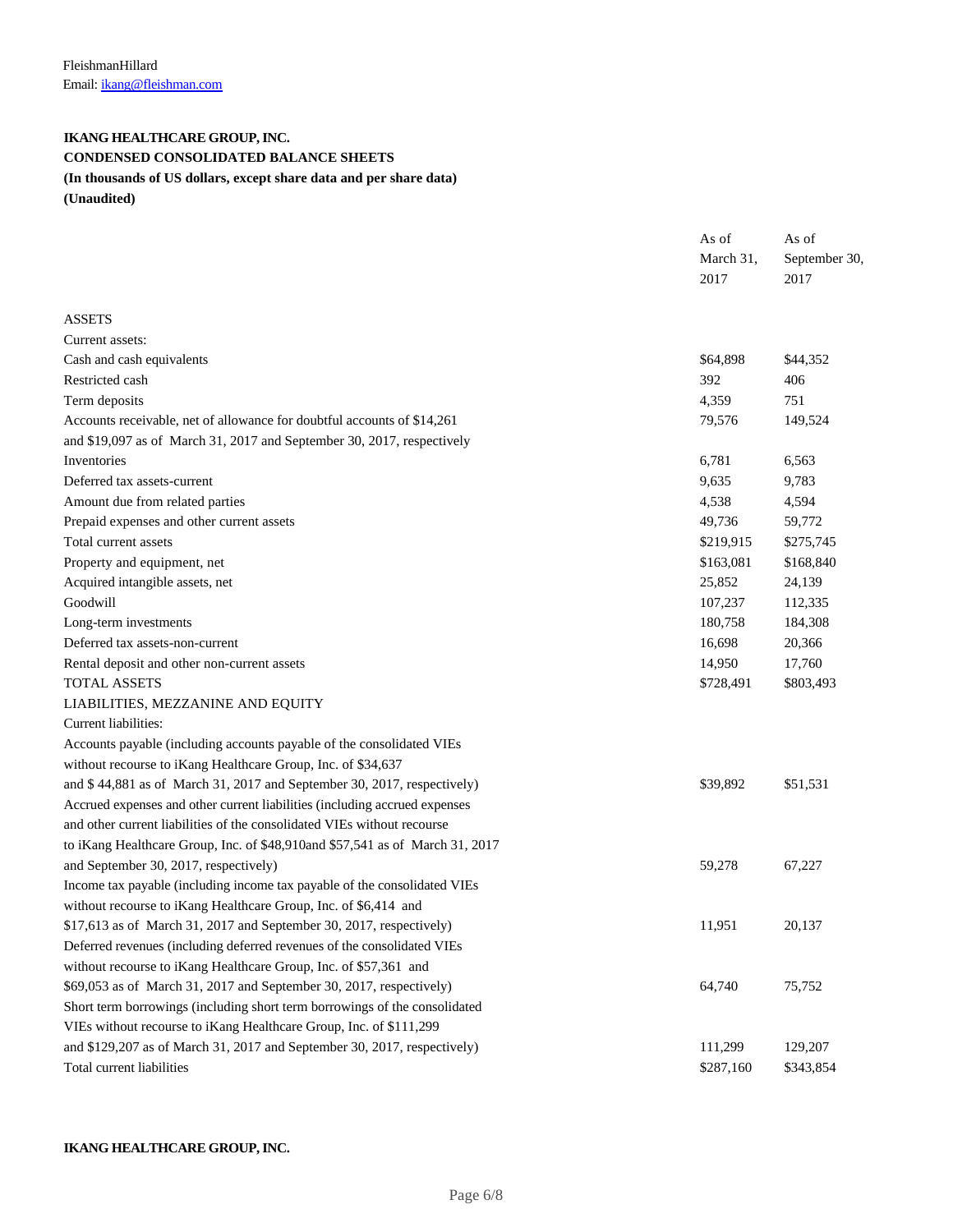# **CONDENSED CONSOLIDATED BALANCE SHEETS - continued**

# **(In thousands of US dollars, except share data and per share data) (Unaudited)**

|                                                                                      | As of<br>March 31,<br>2017 | As of<br>September 30,<br>2017 |
|--------------------------------------------------------------------------------------|----------------------------|--------------------------------|
| Long-term borrowings (including long term borrowings of the consolidated             |                            |                                |
| VIEs and VIEs' subsidiaries without recourse to iKang Healthcare Group, Inc.         |                            |                                |
| of \$101,697 and \$82,666 as of March 31, 2017 and September 30, 2017, respectively) | 101,697                    | 82,666                         |
| Deferred tax liabilities-non-current (including deferred tax liabilities             |                            |                                |
| non-current of the consolidated VIEs without recourse to iKang                       |                            |                                |
| Healthcare Group, Inc. of \$7,009 and \$6,326 as of March 31, 2017 and               |                            |                                |
| September 30, 2017, respectively)                                                    | 7,229                      | 6,514                          |
| <b>TOTAL LIABILITIES</b>                                                             | \$396,086                  | \$433,034                      |
| Equity:                                                                              |                            |                                |
| Total iKang Healthcare Group, Inc. shareholders' equity                              | 312,437                    | 347,795                        |
| Non-controlling interests                                                            | 19,968                     | 22,664                         |
| <b>TOTAL EQUITY</b>                                                                  | \$332,405                  | \$370,459                      |
| TOTAL LIABILITIES AND EQUITY                                                         | \$728,491                  | \$803,493                      |

# **IKANG HEALTHCARE GROUP, INC.**

# **CONDENSED CONSOLIDATED STATEMENTS OF OPERATIONS**

**(In thousands of US dollars, except share data and per share data)**

**(Unaudited)**

|                                                           | Three-month periods |           | Six-month periods  |           |               |
|-----------------------------------------------------------|---------------------|-----------|--------------------|-----------|---------------|
|                                                           | ended September 30  |           | ended September 30 |           |               |
|                                                           | 2016                | 2017      | 2016               | 2017      |               |
| Net revenues                                              | \$119,749           | \$152,417 | \$220,987          | \$268,016 |               |
| Cost of revenues                                          | 65,628              | 81,743    | 122,133            | 148,979   |               |
| Gross profit                                              | \$54,121            | \$70,674  | \$98,854           | \$119,037 |               |
| Operating expenses:                                       |                     |           |                    |           |               |
| Selling and marketing expenses                            | \$16,624            | \$19,663  | \$34,925           | \$38,922  |               |
| General and administrative expenses                       | 22,443              | 17,813    | 41,145             | 37,302    |               |
| Research and development expenses                         | 750                 | 760       | 1,634              | 1,466     |               |
| Total operating expenses                                  | \$39,817            | \$38,236  | \$77,704           | \$77,690  |               |
| Income from operations                                    | \$14,304            | \$32,438  | \$21,150           | \$41,347  |               |
| Interest expense                                          | 3,082               | 3,166     | 6,363              | 6,255     |               |
| Interest income                                           | 237                 | 96        | 613                | 241       |               |
| Income before income tax expenses and loss from           |                     |           |                    |           |               |
| equity method investments                                 | \$11,459            | \$29,368  | \$15,400           | \$35,333  |               |
| Income tax expenses                                       | 2,865               | 7,372     | 3,850              | 8,922     |               |
| Loss from equity method investments                       | (2,125)             | (1,555)   | (3,162)            | (2, 425)  | $\mathcal{E}$ |
| Net income                                                | \$6,469             | \$20,441  | \$8,388            | \$23,986  |               |
| Less: Net income attributable to non-controlling interest | 548                 | 963       | 401                | 932       |               |
| Net income attributable to iKang Healthcare Group, Inc.   | \$5,921             | \$19,478  | \$7,987            | \$23,054  |               |
| Net income attributable to common shareholders            |                     |           |                    |           |               |
| of iKang Healthcare Group, Inc.                           | \$5,921             | \$19,478  | \$7,987            | \$23,054  |               |
| Net income per share attributable to common shareholders  |                     |           |                    |           |               |